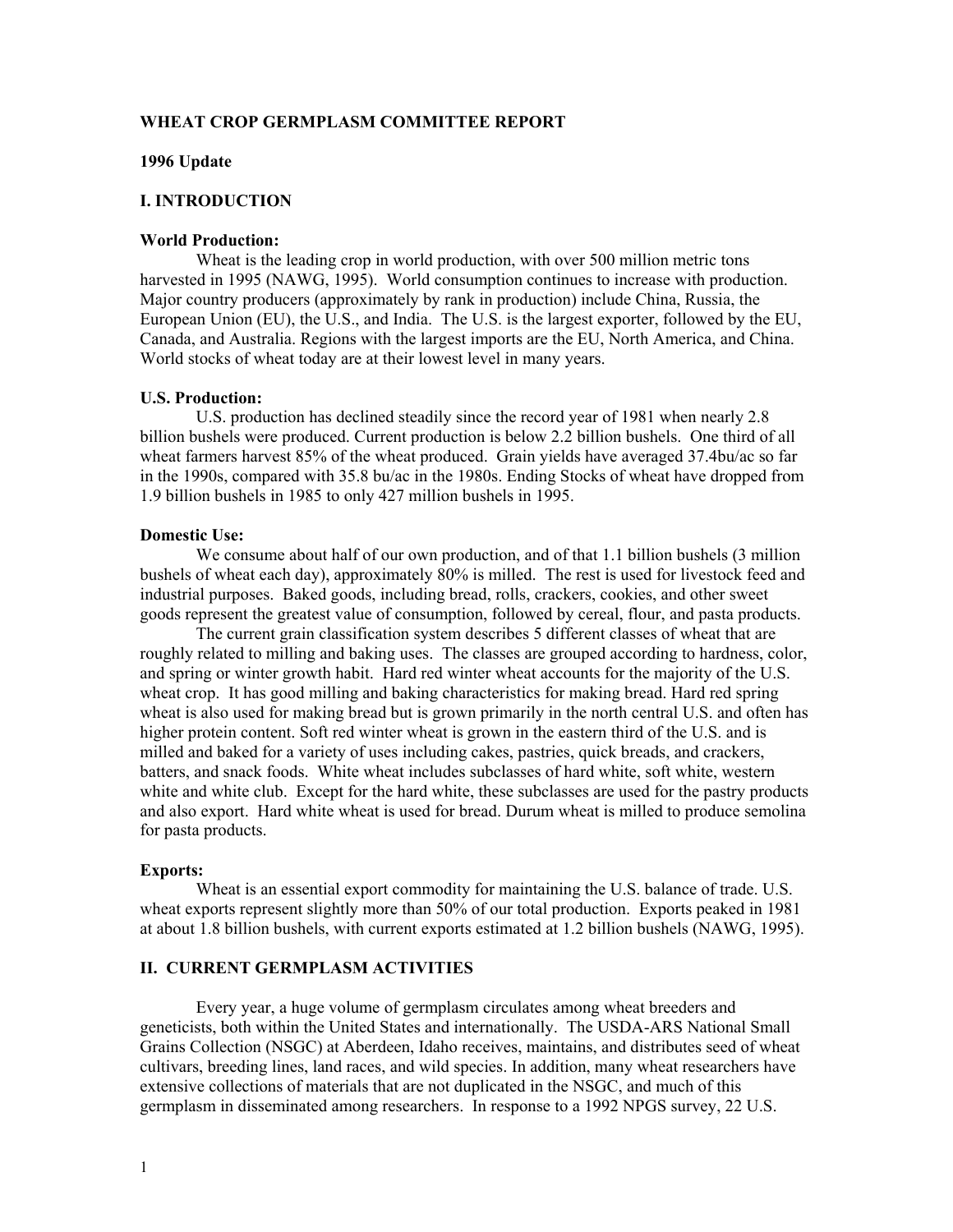wheat breeders and geneticists (by no means encompassing all breeding programs) reported holding in storage a total of approximately 122,000 genotypes, including breeding lines, cultivars, wild relatives, and other germplasm. Of these, only about 4.5% had been deposited in NPGS. Together, the 22 researchers reported distributing a total of about 1450 samples per year.

Wheat geneticists and breeders also are constantly developing and identifying new genetic stocks for investigating biological phenomena. These include aneuploid stocks, translocation stocks, genetic marker stocks, isolines, mutants, etc. The Annual Wheat Newsletter is an excellent resource for identifying wheat researchers and some of their current research activities.

## **A. Collection:**

There has been considerable activity, although not all financed by the USDA. Since 1989, the following collection trips have been made:

**Mexico**: 8000+ single spikes from sites in 12 states-CIMMYT, 1990-95

**Tibet**: (But the material was not received from China- the area should be collected again through proper channels in China)-CIMMYT, U. Saskatchewan, and ICARDA 1990-95

**West Asia and North Africa (WANA) region**: Including Lebanon, Iraq, Iran, Turkey, Turkic Republics in Central Asia, Balkans, Southern Russia Caucasus republics-ICARDA 1990-95

**Turkey**: USDA (Calvin Sperling), 1989 or 1990

Endophytes and seed-Texas A&M (Dave Marshall), 1994 Hatay, Ceylanpinar State farm-Turkish gov't 1993-95 Gaziantep-ICARDA 1994-95 Western Turkey- UC Davis (Brush, Qualset), Turkish gov't 1992-93 Observations on locations of wild wheat populations in southeastern Turkey-UC Riverside (Waines), 1989-94

**Italy**: Especially dicoccum and einkorn- Italy and IPGRI

**Albania**: IPGRI 1993

**Syria and Lebanon**: 2000+ single heads of populations of wild wheats and *Aegilops* for population studies-ICARDA, UC Riverside (Waines), 1994

**USA**: Weedy species such as *Ae. cylindrica, Ae. triuncialis, Ae. ovata* and *Secale cereale*  From California and Oregon- UC Riverside (Waines), 1993-1995

#### **B. Preservation:**

Currently there are over 41,000 *T. aestivum* and *T. turgidum* accessions and over 6,000 accessions of other *Triticum* species in the NSGC at Aberdeen, which is the working collection for wheat. The National Seed Storage Laboratory (NSSL) in Fort Collins, Colorado is the permanent storage facility, with little or no distribution to researchers. It holds duplicate samples of almost all accessions in the NSGC.

The Wheat Genetics Resource Center at Kansas State University maintains, evaluates, utilizes, and distributes accessions from a collection of over 2600 wild or primitive wheat accessions belonging to 45 different taxa. Many of these are also deposited in the Aberdeen collection as well, and plans include deposition of all material as seed supplies become sufficient.

Major wheat germplasm collection and conservation centers around the world (IBPGR, 1990) are listed in Appendix I.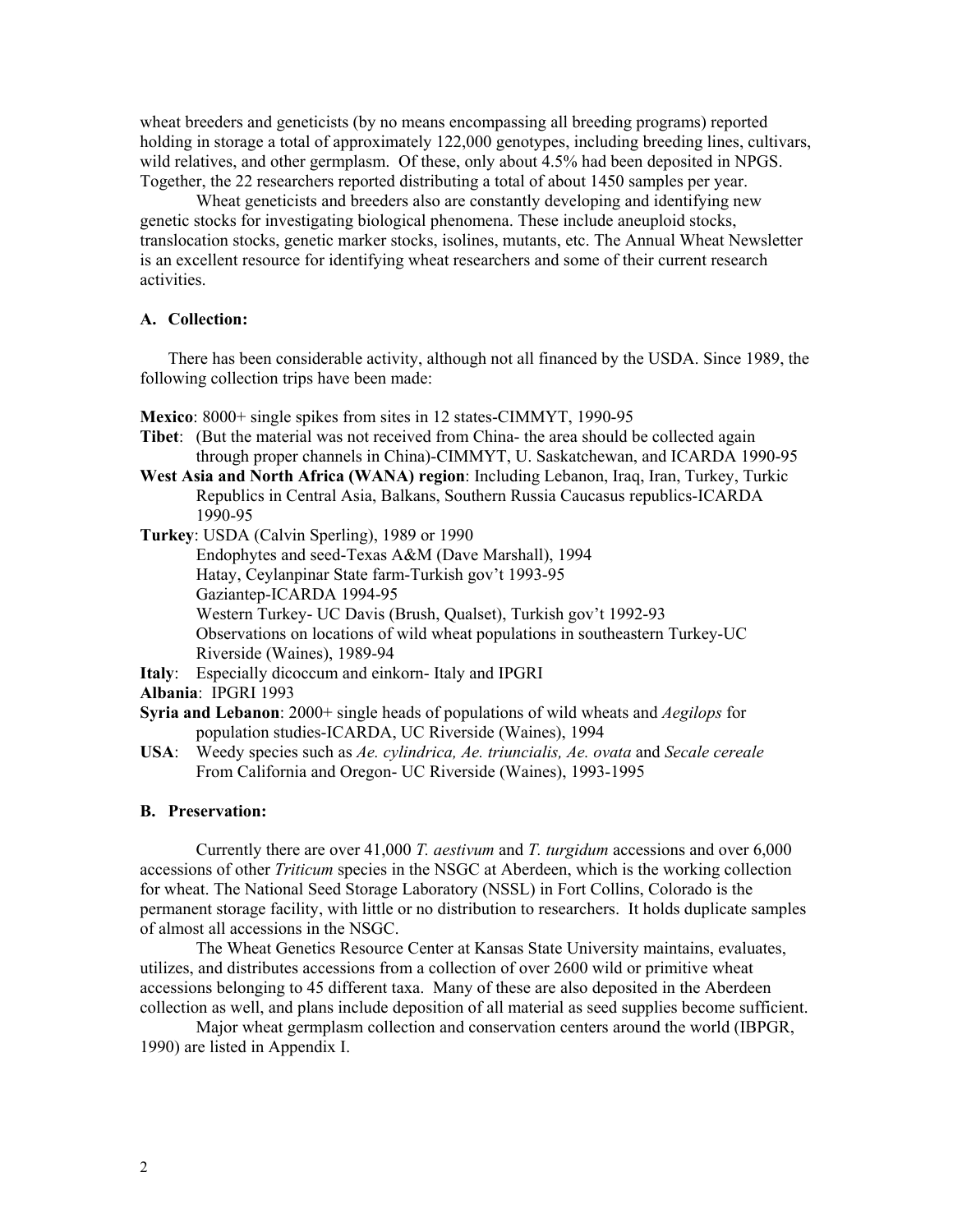## **C. Evaluation:**

There are two principle areas of evaluation of wheat germplasm. One is the formal evaluation and accessions in the NSGC that began in 1983. Eventually, each accession will be evaluated for the selected plant descriptors and the data entered into the GRIN system. The systematic evaluation of wheat accessions in the National Small Grains Collections (NSGC) and other elite germplasm is coordinated or conducted by National Small Grains Germplasm Research Facility (NSGGRF) staff at Aberdeen, Idaho (Appendices II-III). Cooperative NSGC wheat evaluations in recent years has included reaction to Russian wheat aphid; Hessian fly; barley yellow dwarf virus; stripe, leaf, and stem rust; powdery mildew; dwarf bunt; and ploidy analysis of *Triticum* species. The evaluations identified resistance to dwarf and common bunt of wheat as well as resistance to Russian wheat aphid in wheat. The Aberdeen staff has been directly involved in the entry of NSGC evaluation data into the GRIN system and the evaluation of growth habit and NSGC wheat accessions.

Under the direction of H.E. Bockelman, the NSGC staff distributed an average of over 34,000 accessions on the years 1993 to 1995. Maintenance and evaluation of NSGC small grains germplasm, including quarantine entries, also continues at Maricopa, Arizona under the supervision of S. Nieto. Experiments coordinated form Aberdeen by B.J. Goates have included three field locations to determine the relationship of inoculum levels on seed or in soil on dwarf bunt incidence. Fumigation of soil with methyl bromide at three field locations killed teliospores of *Tilletia controversa.* 

 Another effort in the past several years has included the increase and cooperative evaluation of a wheat germplasm collection derived from a series of interspecific crosses completed by W.J. Sando in the 1930s and previously last grown in the 1960s. Cooperative evaluation of this germplasm collection included characters such as reaction to barley yellow dwarf virus, leaf rust, stripe rust, powdery mildew, Hessian fly, and Russian wheat aphid. Specific Cooperative Agreements or within ARS Fund transfers involving cooperative evaluations and related research for all small grains involve over 29 University and ARS projects in at least 17 states. Recent fund transfers concerned with wheat germplasm evaluations involve Pullman, WA (Line), West Lafayette, IN (Ratcliffe), Manhattan, KS (Hatchett & Eversmeyer), Davis, CA (Qualset), Stillwater, OK (Webster), Columbia, MO (Kimber), and Lincoln, NE (Peterson).

#### *Core Subsets*

A core subset (10-15%) of the *T. aestivum* collection is being developed, based primarily on geographic origin and morphological characters. The core will be useful in responding to general requests to evaluate diversity in the collection for new traits, such as nutritional factors or physiological traits, for which there is little existing information. For several years, the CGC has struggled with the idea of forming a core subset for evaluation. For several reasons, we have recommended that a single core *not* be designated to be screened first for resistances and other traits needed by wheat breeders. A different order of screening should be set up for each trait, based on wheat researchers' knowledge of the trait and its environment context; geographical and climatic information that will enrich the first-screened sets for desired genes; and desired background traits. Fortunately, screening of wheat for many of the resistance traits is fast and inexpensive, relative to other crops, making it possible to screen the whole collection even though it is large. In fact, for some resistances, we are close to having screened all current accessions.

#### *Data management*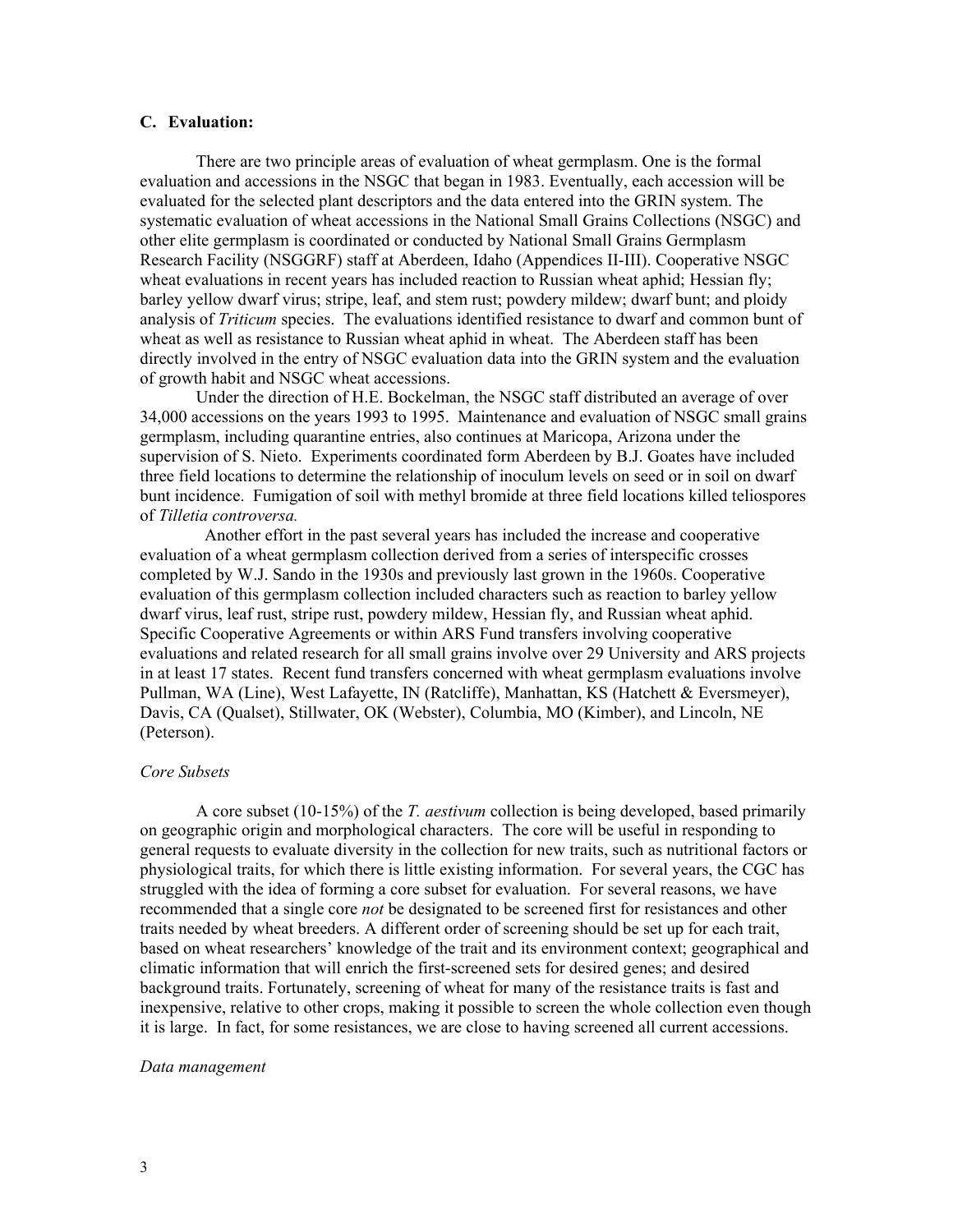Descriptors appropriate for wheat have been established. Field evaluation data are recorded on such descriptors as growth habit, number of days from planting to anthesis (heading), plant height, spike of panicle density, lodging, straw breakage, shattering, and awn and glume characteristics, including color. Data on field descriptors have been obtained on approximately 35,500 wheat accessions during the 1983-95 period. Special nurseries are grown for that purpose at Aberdeen, Idaho and Maricopa, Arizona, with grain being harvested from each field evaluation nursery to replenish NSGC seed stocks. Triticum descriptors with data currently on the GRIN system are summarized in Appendix III.

Data obtained from evaluations of NSGC germplasm are entered in the Germplasm Resources Information Network (GRIN) system by the NSGGRF staff in cooperation with the ARS National Germplasm Resources Laboratory, Beltsville, Maryland. GRIN is a database containing all the characteristics and availability of all genetics resources included in the National Plant Germplasm System. The database manager is J.D. Mowder, Beltsville, Maryland. The NSGGRF staff interacts with the GRIN system in recording NSGC orders (seed requests), entering a variety of data, and conducting information searches. No evaluations have been conducted to date for descriptors such as drought tolerance, salt tolerance, winterhardiness, Cephalosporium stripe, flag smut, leaf blight, loose smut, snow mold, take-all, tan spot, wheat streak mosaic, green bug, cereal leaf beetle, and protein.

We wish to acknowledge the important contributions of the NSGGRF staff in this effort, with special thanks to Glenda B. Rutger, John F. Connett, Kathy E. Burrup, Kay B. Calzada, Vicki Gamble, Evalyne McLean, Judy Bradley, Carol S. Truman, Fawn R. Buffi, Sharon Klassen, and M.A. Bohning.

### **D. Enhancement:**

Wheat germplasm enhancement is being conducted at many sites by identifying and introgressing genes relevant to wheat improvement. Tools once considered novel, such as marker-based selection and utilization of related species, wild or domesticated are now considered routine in most programs. The Annual Wheat Newsletter is an excellent resource for identifying researchers involved in germplasm enhancement.

Cox (1991) documented the role of wild species, land races, and other introduced germplasm in the percentage of all U.S. wheat cultivars released before 1990. Use of exotic germplasm has accelerated since then. Resistance genes derived from wild species or rye are present in several of the most widely grown wheat varieties in the country. For example 'Madsen', the most widely grown variety in the Pacific Northwest, carries a gene *Pchl*, which confers resistance to eyespot derived from *Triticum ventricosum* (Allan 1989). This gene has saved growers over \$15,000,000 in reduced fungicide application each year since 1991

Benefits of similar magnitude have been obtained from other genes that originated in wild or exotic germplasm, e.g., the T1AL⋅1RS and T1BL⋅1RS wheat rye translocations; the *Sr2* gene for stem rust resistance from *T. turgidum*, the *Lr24* gene for leaf rust resistance from *Agropyron elongatum*; and bunt, stripe rust, and snow mold resistance genes from the land race pI178383 (Cox, 1991).

#### **III. STATUS OF CROP VULNERABILITY**

#### **A. The original genetic base**

Cultivated wheat is believed to have evolved about 10,000 years ago- relatively recently compared to many other crops (Clark et al. 1922). Because of having evolved through two hybridization bottlenecks, hexaploid wheat exhibits very low genetic polymorphism at the molecular level. Genetic variability in U.S. wheats is further restricted because of the narrow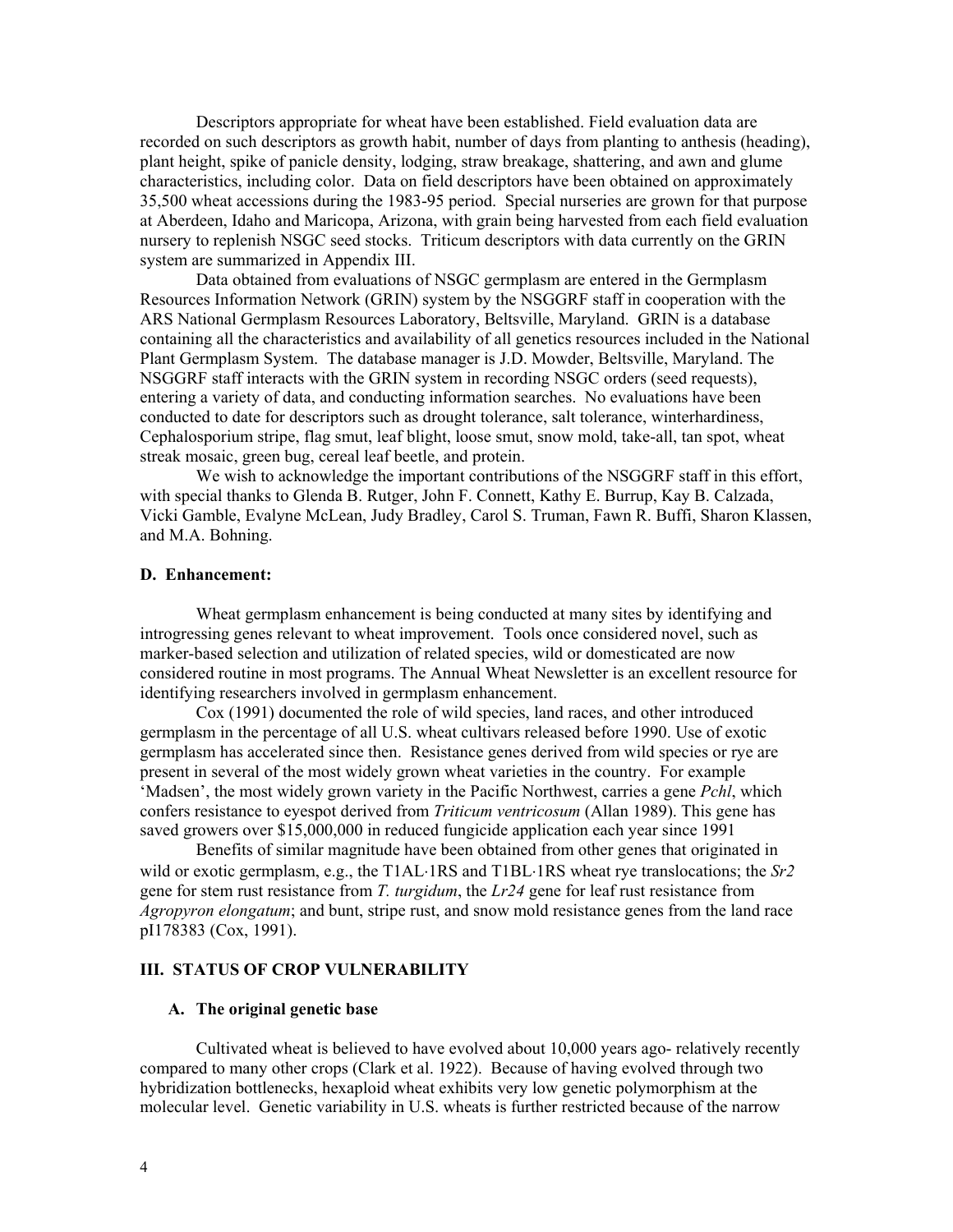cultivar base on which our wheat industry was founded (Cox, 1991). Mediterranean was introduced in the early 1800's from Italy and accounts for much of the genetic background of soft red winter wheat cultivars. Mennonite immigrants from the Ukraine introduced Turkey wheat into the U.S. about 1873, laying the genetic foundation of today's hard winter wheats. Genes from the original hard red spring wheat cultivars Red Fife and its progeny Marquis make up a major portion of the gene pool in that class.

### **B. Trends in genetic diversity of the U.S. wheat crop:**

The total number of cultivars grown in the U.S., as well as the number of cultivars within each market class, increased substantially since the first survey in 1990 (Clark et al., 1922). In 1924, 152 cultivars were reported (Clark et al., 1929) and in 1984 there were 429 cultivars reported (Siegenthaler et al., 1986). (Comparable figures are not available for more recent years, because the national wheat cultivar survey was discontinued.) This suggests that genetic diversity of the U.S. wheat crop is gradually increasing over time. Increased cultivar development by private industry in recent decades has contributed significantly to the number of cultivars in production (especially since the Plant Variety Protection Act of 1970).

In the hard and soft red winter wheat classes, the trend toward increasing genetic diversity by the total number of cultivars is consistent with statistics indicating 1) an increased cultivar turnover rate, 2) an increased number of cultivars comprising 50% of the production in each market class, and 3) a smaller percentage of production accounted for by the dominant cultivars in each market class (Cox et al., 1986).

 In general, hard red spring wheats have had a fairly high by slowly decreasing interrelatedness (coefficient of percentage  $= 0.22$ ) among modern cultivars, with some regional differences (Von Bueningen and Busch, Crop Sci., in press). Chen et al. (1994), studying variation for molecular markers, concluded that genetic variation is more restricted among hard red spring wheat cultivars that it is among cultivars of other classes. Diversity in the hard red spring wheat region had been restricted by quality considerations, but has tended to ebb and flow. For instance, stem rust in the 50s opened up the gene fool for a time. With increased breeding for scab resistance, introduction of Chinese and other Asian types, as well as wheats from Europe and South America may broaden the future genetic base.

The white-wheat germplasm is relatively broad based. The soft white springs have a degree of infusion from the CIMMYT and Australian germplasm, while the soft white winter wheats are heavily intermated with European germplasm. The club wheats are still very narrow in their genetic composition. Rayfuse and Jones (1993) uniformity in farmers' fields is much higher, because a small number of cultivars are deployed. There are many cultivars available, but few dominate. For example, in 1995, nearly 80% of Idaho's white wheat production was planted to Stephens and Penawawa. Washington's production is dominated by Madsen, with Eltan and Stephens also occupying substantial acreages.

Genetic diversity is usually thought of as the amount of genetic variability among individuals of a cultivar, population, or species (Brown, 1983). Although genetic vulnerability may result from a reduction in genetic variability, it is known that genetic diversity per se does not prevent vulnerability unless that diversity includes genetic resistance to the particular pathogen or stress causing the problem. This does not mean breeders should not strive for genetic diversity in cultivars released; however, in the absence of unusual disease or environmental stress, breeders tend to concentrate on crosses of elite lines and cultivars, thus reducing genetic diversity of newly released cultivars. Breeders utilize only a small portion of the vast germplasm resources available because of a lack of information about the characteristics of accessions in the collections and because of the difficulty of transferring some of the traits from an exotic genotype to cultivated wheat.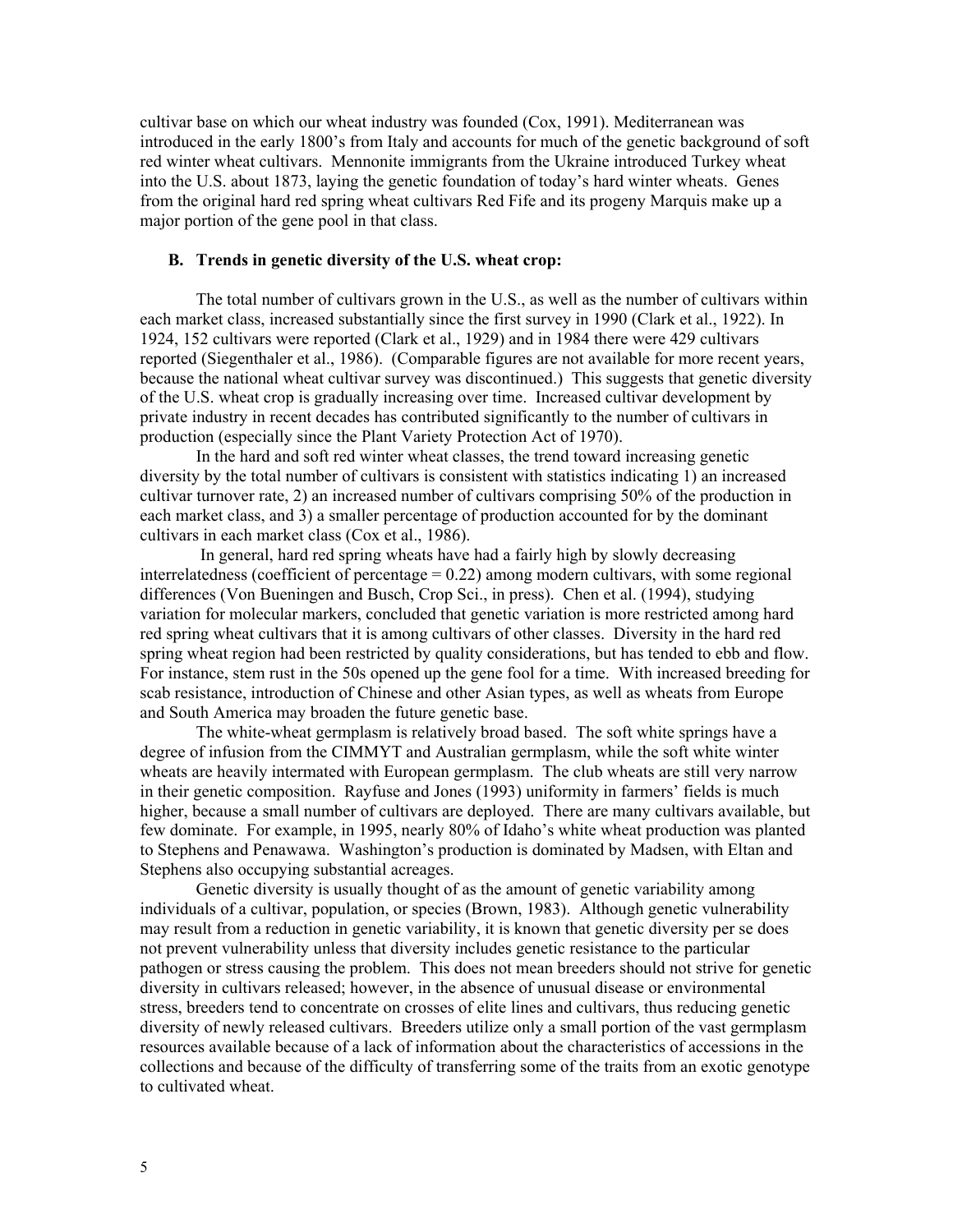### **C. Impediments to Maintaining and Augmenting Genetic Diversity:**

There are several factors that restrict genetic diversity of U.S. wheat cultivars. Our 1989 CAC report cited as one factor the current grain classification system that uses morphological characteristics of kernels to classify wheat. Development of the automated single-kernel grain classification system and other new methodologies promises partially to alleviate this restriction on germplasm use. In 1989, we also mentioned " the lack of efficient techniques for the transfer of genes from one species to another" as a restriction on " the use of new genetic variation for germplasm enhancement activities." Today, the routine use of techniques such as embryo rescue, manipulation of chromosome pairing, molecular cytogenetics, and molecular mapping is increasing the rate at which introgression is producing useful germplasm.

Quarantine restrictions on 'flag smut' and 'Karnal bunt' countries continues to place severe limits on the flow of germplasm between the U.S. and those countries. The problem is exacerbated by the current lack of research on smut diseases of wheat on the U.S. Some of the most valuable germplasm in the world is virtually ignored by the U.S. wheat breeders due to the difficulty of satisfying important requirements.

The CGC has conducted lengthy discussions regarding our potential role in encouraging and/or facilitating US breeders' success to elite international germplasm. The primary motivation has been the demise of several international nurseries that once served this function. Wheat breeders also requested our assistance (Peterson and Busch, 1994; Appendix V). We considered a range of options, from soliciting foreign breeding lines that would be deposited temporarily (3 years) in NPGS and distributed to breeding programs, to setting up a "listserv" system on the Internet, through which individual breeders could notify others when that obtained new germplasm, and offer to share it.

Unfortunately, our plans have foundered on the shoals of intellectual property rights. There is considerable apprehension that materials would be distributed without originators' permission, or that distribution will require complicated arrangements. However, feeling that encouragement of germplasm exchange is needed now more that ever, the CGC is still looking for a workable system. Probably the ideal situation would be to revive and expand the international nurseries (Peterson and Busch, 1994; Appendix V), but long-term commitment of resources would be necessary.

Ultimately, the growing controversy regarding germplasm ownership by public and private institutions as well as countries, and the resulting reluctance to share germplasm resources, could become the most serious of any that stands in that way of increasing diversity of the US wheat gene pool. Intellectual property rights issues will become even more complex as transgenic wheat germplasm becomes more commonplace. It is not clear whether biotechnology will increase or decrease the incentive to collect, preserve and evaluate wheat germplasm.

### **IV. GERMPLASM NEEDS**

#### **A. Collection Needs:**

There is a need for stable nomenclature and a modern taxonomic monograph of *Triticum*, including wild but especially cultivated wheats. This is particularly so since the monograph *Wild wheats: a monograph of* Aegilops *L. and* Amblyopyrum (*Jaub and Spach)* Eig (*Poaceae)* by M.W. van Slageren (1994), was published by ICARDA and Wangeningen Agricultural University (excerpt in Appendix IV).

The germplasm system of the USDA has always recognized *Aegilops* (goat grasses) as a genus separate from *Triticum* (wild wheats *sensu strictu*). In this it mirrors the treatment in the botanical floras in countries (including the United States and Canada) in which goat grasses of wild wheats grow wild. There is a need for the wheat geneticists and biotechnologists to reassess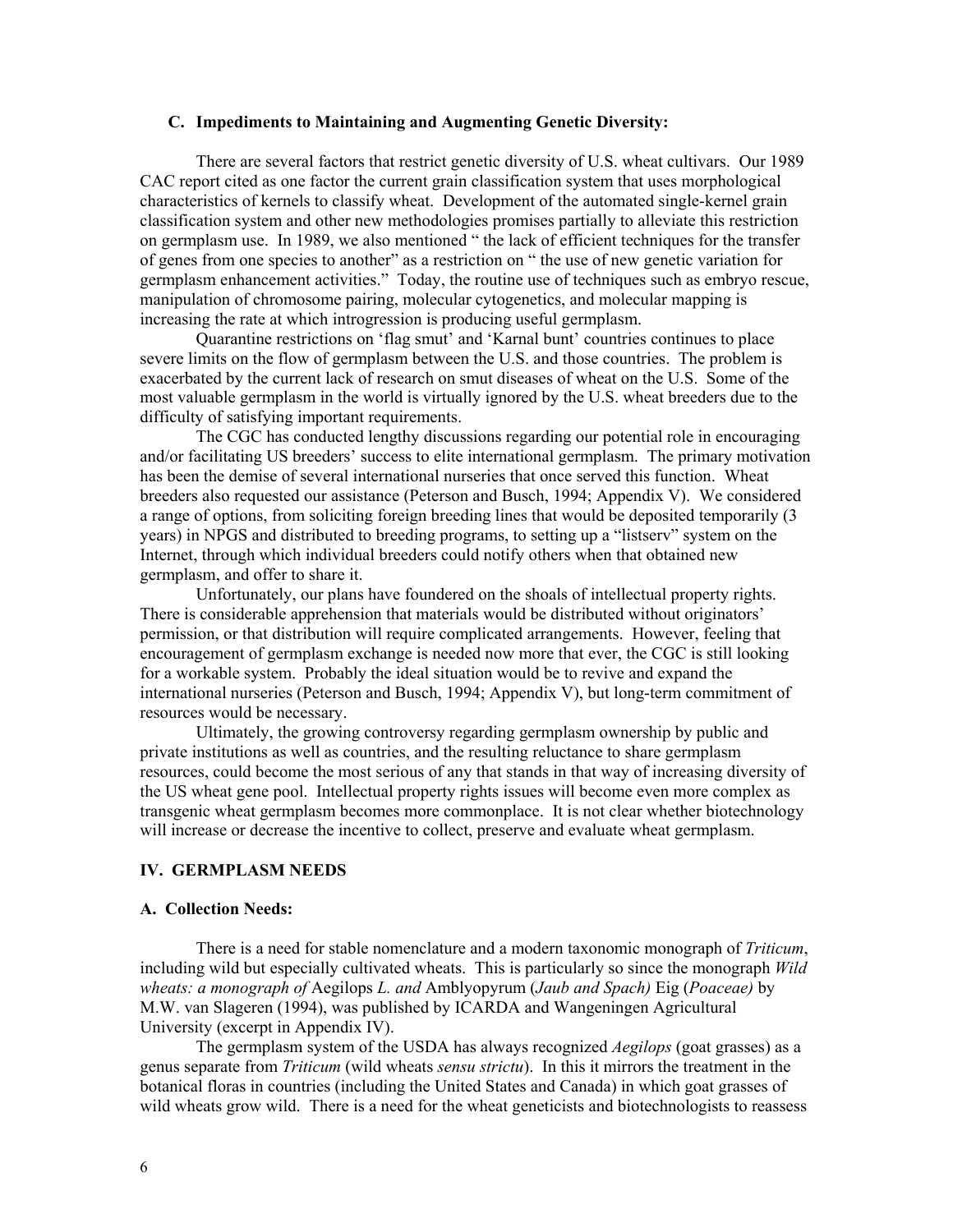their position of calling everything *Triticum*, now that the new taxonomic treatment by van Slageren retains *Aegilops* and *Amblyopyrum* as distinct from *Triticum.* 

The recommended new monograph of *Triticum,* the need for which was stressed at the Nomenclature Workshop at the International Wheat Genetics Symposium, in Beijing, China, in 1993, should deal with hundreds and thousands of cultivated forms recognized by European, Russian, and other taxonomists, mostly described in this century since the pioneering studies of Vavilov.

Russian scientists recognize eight or more morphotypes that might make a useful system to handle cultivated material. This system needs to be translated and assessed. There is a need to encourage managers of local germplasm databases to continue or start computerizing their records. Then there is a need for a global database. There are still many large, local germplasm collections whose records are not on computer or are incomplete.

Use of geographic information system (GIS) in germplasm collections should be encouraged; this will be especially useful for a global database.

There is a need to collect indigenous knowledge and knowledge of how and why farmers grow landraces and primitive wheats. This can be considered ethnoargriculture, ethnobiology, or ethnobotany. We need to understand what selection procedures, if any (and many farmers may not be practicing conscious selection), are being undertaken by farmers for plants, spikes or seed.

Although considerable wild and landrace wheat germplasm was collected since 1989, especially by agencies not involved with the USDA, there are still large gaps in the world collections. The reasons why Croston and Williams (1981) assigned first priority to wheat among all crops for collection and preservation still pertain. Wild wheats and landraces, especially material adapted to microhabitats, are rapidly disappearing because of the introduction of agronomically superior new cultivars. Severe overgrazing by huge flocks of sheep and goats in the Near East can in a very few years wipe out later flowering *Aegilops* and *Triticum* species in preference to earlier-flowering, wild, annual barley, perennial barley (*Hordeum bulbosum*), and wild oats, which are less affected by animal grazing. Moreover, the direct wild ancestors of cultivated wheats, namely *Aegilops speltoides, Triticum urartu, T. monococcum* ssp. *aegilopoides, T. turgidum* ssp. *dicoccoides* and *T. timopheevii* ssp. *armeniacum* are especially susceptible to overgrazing and to increased cultivation of previously seasonal grasslands. We still need to preserve as much of the existing genetic variation as possible for future breeders and consumers to ensure availability of genes for yield and tolerance to environmental and biological stresses.

There are still three major and critical collections needs for wheat germplasm. The first is continued collection of wild relatives of wheats on the regions where they are native. The second need is for landraces in places such as Guatemala, where these have not been collected before. The third need is for the acquisition of improved germplasm from breeding programs in the United States and new cultivars from foreign countries.

The center of variation for wild wheat relatives includes Egypt, Israel, Jordan, Lebanon, Syria, Turkey, Armenia, Azerbaijan, Iraq, Iran, Afghanistan, and the Turkic Republics of Central Asia. Some of these countries are not easily accessible to U.S. citizens. However, they might be accessible to people of other nationalities. The range of distribution of wheat relatives occurs from the Canary Islands to Western China, and from southern Russia to Northern Pakistan and India (van Slageren, 1994). One potentially effective way of obtaining germplasm from countries with which free exchange is difficult might be to offer assistance with biotechnology (e.g., probes, recombinant libraries, and technological assistance).

The principal regions that are accessible to U.S. And are considered high priority for collection include the following:

1. **Former Yugoslavia, Albania, and Greece:** Countries relatively accessible and which contain 13 species of wild wheat relatives such as *Aegilops uniaristata* and associate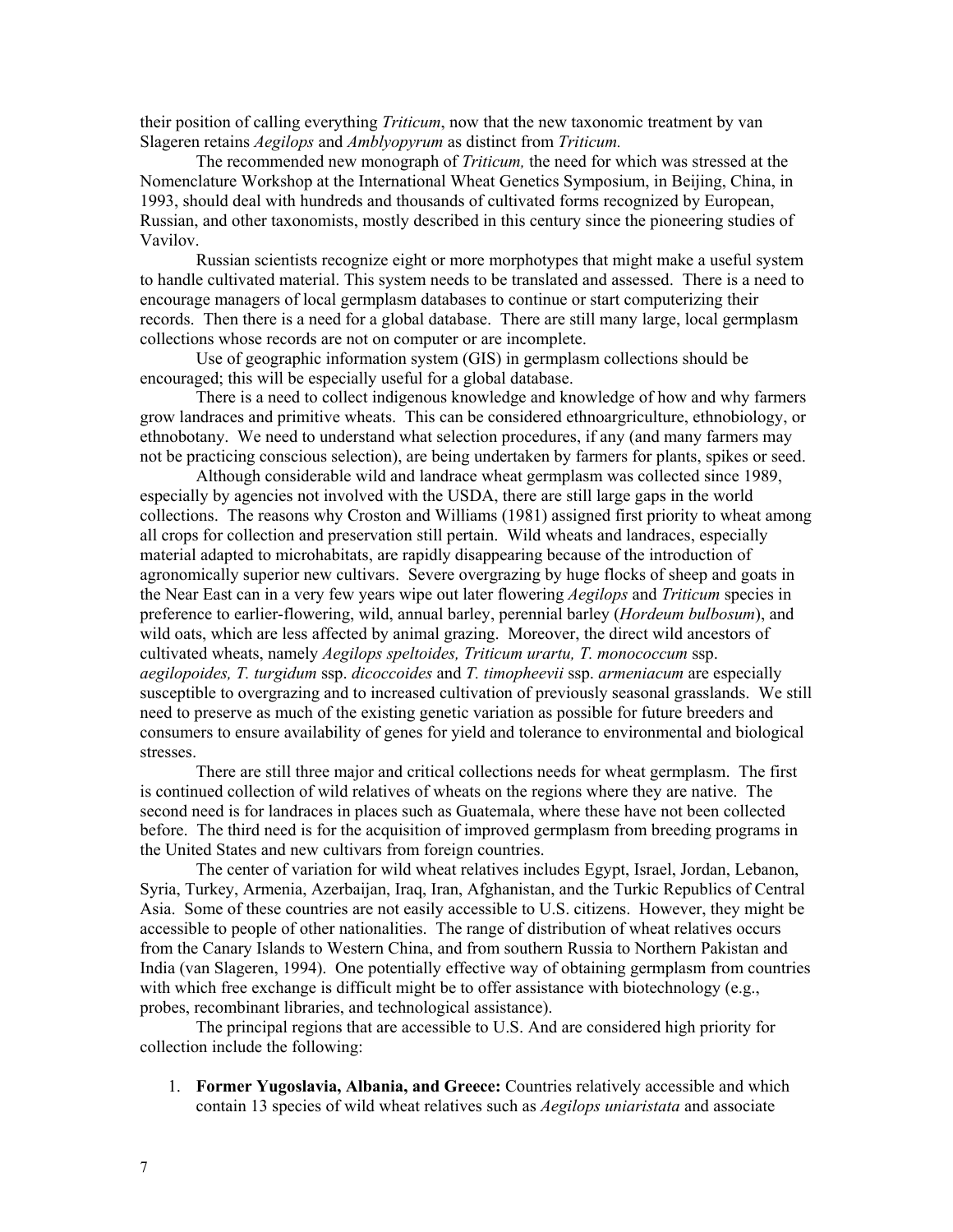species, some of which possess heavy metal tolerance. The original collection site of *Ae. uniaristata* in Turkey is now absorbed into the suburbs of Istanbul. However, effort should be made to find this taxon at other adjacent locations in European and Asiatic Turkey.

- 2. **Western Mediterranean:** The countries include Portugal, Spain, Southern France, Morocco (Algeria), and Tunisia. Most are accessible, and they harbor eight or more species. In northern Portugal, there are landraces of wheat and rye adapted to unidentified soil problems. There are also primitive wheats such as spelt, dococcum, and monococcum that are still grown in Spain for specific culinary or animal uses. In North Africa, there are landraces of diploid, tetraploid, and hexaploid wheats that may exhibit physical environmental stress tolerances. Collections of *Ae. bicornis* from coastal areas of Egypt and Cyprus, in the Eastern Mediterranean, might be useful as a source of salt tolerance.
- 3. *Ae. tauschii* is the donor of the DD genome to bread wheat. Its chromosomes have already been connected with several genes for physical and biological stress tolerance, as well as flour-quality characteristics. Recently, agronomists working out of ICARDA found Ae*. tauschii* var. *meyerii* growing in the **Syrian desert** in the area near Rasafa. It grows as a weed in wheat and Barley fields to receive runoff during winter rains. Temperatures in this area rise quickly in mid to late spring. It is important to determine the extent of the two tetraploid companion species *Ae. crassa* and *Ae. vavilovii. Ae. tauschii* also grows in more mesic areas in **southeastern Turkey, the northern regions of Iraq, Iran, and Afghanistan, and into western China.** It may follow the so-called Silk Road form India to China. However, the most drought- and heat-stressed of these areas appear to by the Syrian Desert.
- 4. **Outer Mongolia, Tibet, Nepal:** Keith Briggs reported early maturing wheats from Mongolia. Are these landraces or improved Soviet wheats? **Tibet:** the landraces of wheats and barley in Tibet should be re-collected through the proper channels in China. The seed from the original collection in the 1990s, by CIMMYT, ICARDA and Canada, has never been received. The seed was to be grown out at Beijing first. Nepal: there are landraces of wheats and barley in the foothills of the Himalayas that have never been collected.
- 5. **Guatemala, Honduras, Peru, Bolivia:** There are landraces in wheats on all of countries that should be colleted. They may date from early introductions by the Spanish.
- 6. **Eritrea:** There are landraces of durum and possibly bread wheats in this area of northeastern Africa.
- 7. **Niger:** Wheats reported to be grown as paddy systems in the Niger river basin. This system needs to by checked out and germplasm collected to ascertain whether it is useful in areas with a high water table.
- 8. A very important area that in not accessible to the U.S. citizens is **Iran** with 17 species. Although Many landraces of wheats were collected in Iran and were available before and after the Islamic revolution, wild wheats and *Aegilops* from Iran are still largely uncollected and unknown. There is no botanist in Iran who is known to have a major interest in wild *Triticum* and *Aegilops.* Few agronomists in Iran have an interest in collecting wheats outside of farmers' fields. The USDA collection has one accession of *Triticum <i>urartu*, the A-genome donor to durum and bread wheat from the mountains near Isfahan, and one collection from the Mountains near Shiraz. So the material is known to be there. The mountainous area between Kerman Shah, Isfahan, and Shiraz needs to be collected for *Aegilops, speltoides, T. urartu, T. monococcum* ssp. *aegilopoides, T. turgidum* ssp. *dicoccoides and T. timopheevii* ssp. *armeniacum*, as well as other species of *Aegilops.* We do not know how far wild wheats extend south of Shiraz. In the Iranian desert east of the Zagros mountains there are drought-tolerant and salt-tolerant goat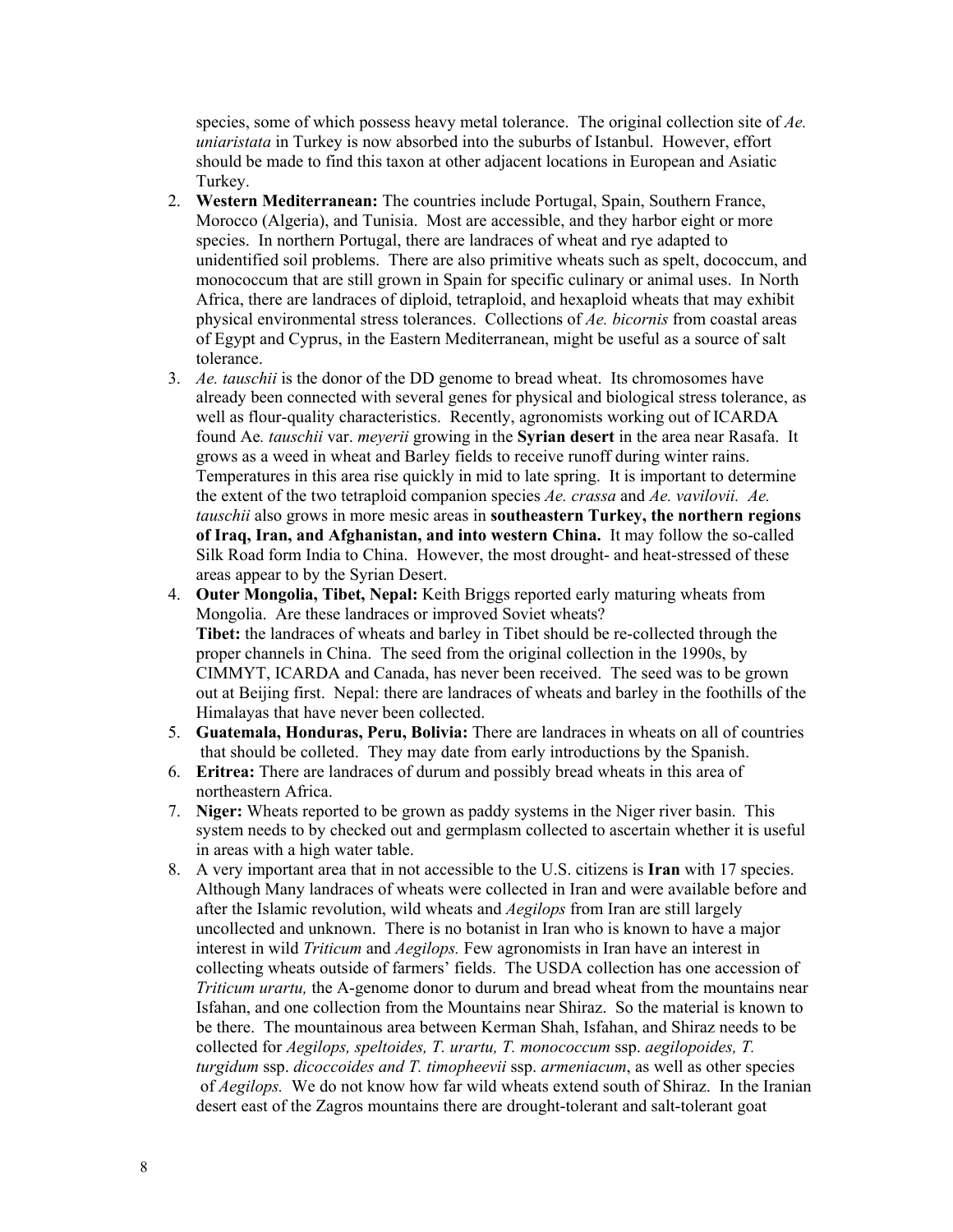grasses that have been little collected. Another promising area is the mountain chain that runs from Isfahan to Yazd to Kerman to Bam.

### **B. Preservation Needs:**

Storage facilities at Aberdeen and Ft. Collins are adequate for the foreseeable future. Several upright freezers will be utilized at Aberdeen to store certain on the Triticum species to prolong storage for the more difficult -to-grow and less-requested accessions.

## **C. Evaluation Needs:**

The systematic evaluation of accessions in the NSGC should continue at the present pace (at least) until all accessions are evaluated for each of the descriptors. The descriptors are reviewed annually by the Wheat CGC, and occasionally a descriptor may be added. In some cases, the data are already available; however, some may require some additional evaluation. As an example , if a new disease or race of a pathogen appeared and resistance was unknown or rare, it would be important to identify resistant accessions. Screening of the entire collection for powdery mildew has been initiated by ARS, Raleigh, NC, and should continue to be funded until completed. Other screenings that are at a more advanced stage also should be completed.

There is a need to assess wild, primitive, and landrace material for a range of physical and biological stresses, and agronomic and product-related characters. We will continue to work toward standardization of evaluation-trial methodology so that data from different trials will be comparable. There are gaps in descriptors for many lines, sometimes for some basic traits such as head type. A priority is to complete data collection on such basic agronomic and plant descriptors. We also need development of an image database of spikes and seeds. This would be placed on the GRIN computer and viewable via the WWW.

#### **D. Enhancement Needs:**

The need for increased efforts in wheat germplasm enhancement is strong and welldocumented. In 1995, the national Wheat Improvement Committee sent a survey to state experiment stations and private firms involved in wheat research, in order to determine the highest priorities for future research. One questionnaire was sent to each state or firm, asking for a ranking of the top six priority research areas out of 22, according to the consensus of wheat workers in that organization. The category "genetics and breeding of germplasm" ranked among the top six priorities for 24 out of 27 responding organizations. For organizations identifying this area as a priority, the average rank was number 2 out of 22 items.

The most critical need for alien genetic sources is in providing resistance to diseases for which the range naturally occurring variation in common wheat is extremely narrow. These diseases include Fusarium head scab, take-all, Stagonospora glume blotch, tan spot, Cephalosporium stripe, eyespot, barley yellow dwarf, wheat streak mosaic virus, and dryland footrot.

Gene development and race-nonspecific resistances are short lived, necessitating constant replacement of otherwise highly desirable varieties. Although disease resistance is paramount in most breeding programs nation-wide, other factors such as insects , abiotic stresses, grain yield, adaptability and end-use quality are also being studied and improved.

## **V. RECOMMENDATIONS**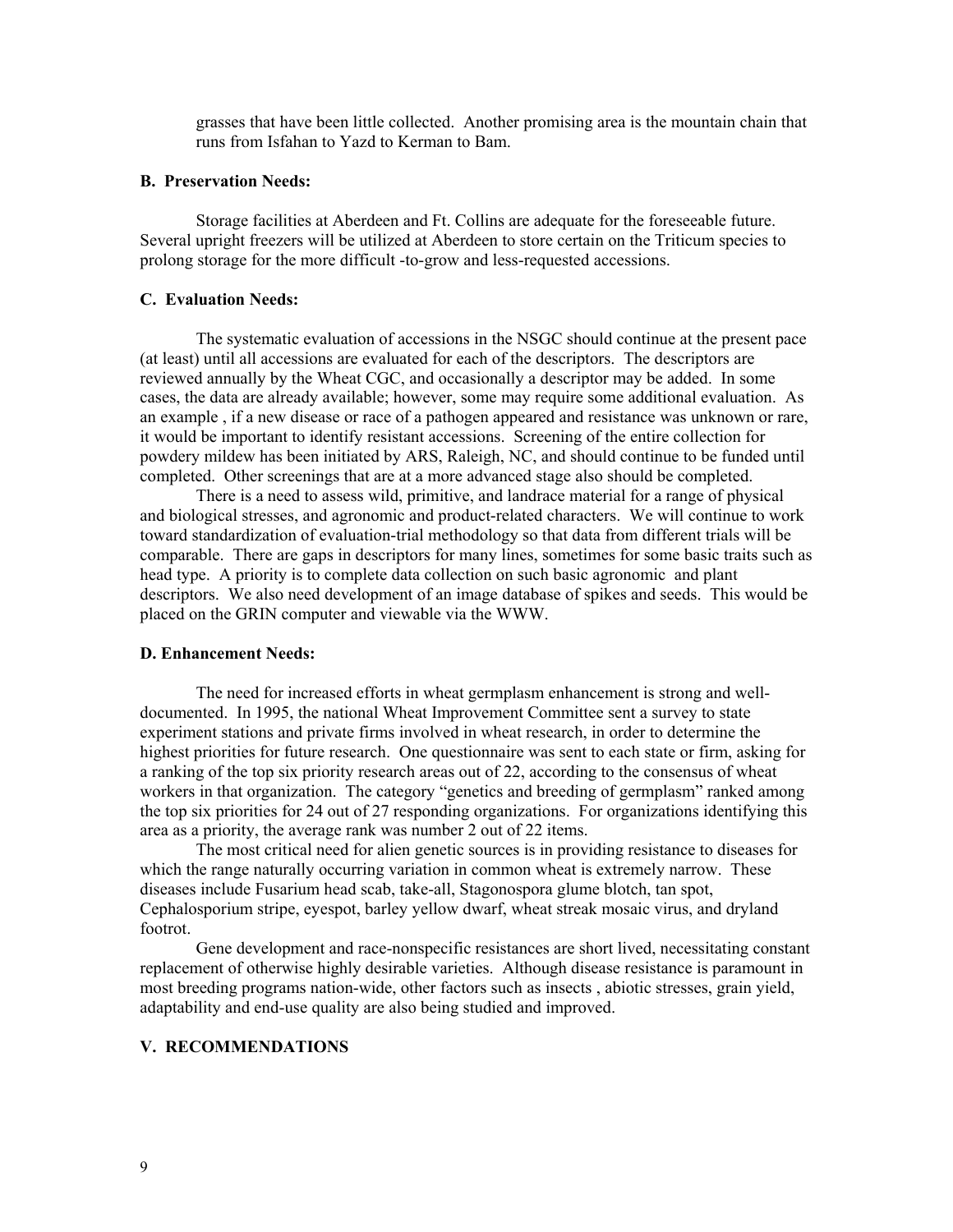Priorities assume the continuation of support of existing germplasm activities at the current level or higher. In addition, portions of the priority activities listed below should be carried out simultaneously rather that successively.

## **A. Priorities:**

- 1. Collection and evaluation of wild relatives.
- 2. Encouragement of international germplasm exchange, especially of elite material
- 3. Germplasm enhancement

# **B. Type and level of support:**

## **Collection:**

Wild relatives: a minimum of six trips, of 3 to 4 weeks' duration each, would be required to sample the indicated regions. The total cost of these trips would be approximately \$12,000 to \$15,000 each. That would include two scientists, local expenses, shipping, airfare, etc. Of course a smaller number of the most critical countries could be visited at a lower expense.

## **Germplasm exchange:**

The best mechanisms to foster free germplasm exchange are international evaluation nurseries. We recommend renewal of the International Winter Wheat Performance Nursery (IWWPN), terminated in 1991, and initiation of an analogous nursery for spring wheats (the later would increase germplasm circulation where it is now restricted because of Karnal bunt-inspired quarantine). The annual cost of operating these nurseries currently would be approximately \$250,000.

## **Germplasm enhancement**

Continued or increased funding of germplasm enhancement is critical to carrying out a nation wide mandate of wheat production and use that requires fewer inputs and moves toward sustainability. NPGS has not directly funded enhancement in the past. However, the intense interest of the wheat-improvement community in germplasm enhancement (see Section IV. D.) justifies funding of such efforts, via a mechanism similar to that used to fund evaluation.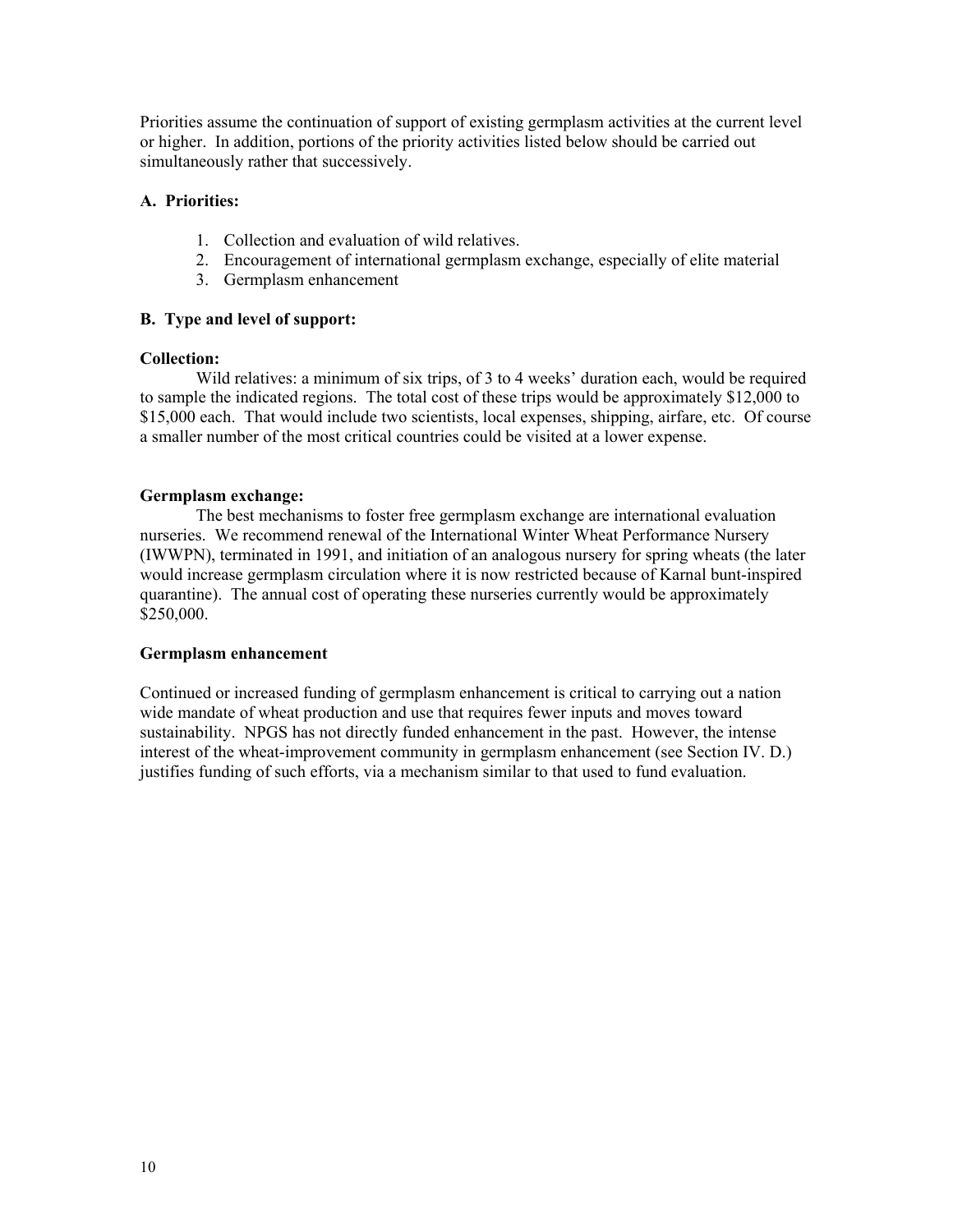### **REFERENCES**

Allan, R.E., C.J. Peterson, Jr., G.L. Rubenthaler, R.F. Line, and D.E. Roberts. 1989. Registration of 'Madsen' wheat. Crop Sci. 29:1575-1576.

Brown, W.L. 1983. Genetic diversity and genetic vulnerability-An appraisal. Econ. Bot. 37:4-12.

Chen, H.B., J.M. Martin, M. Lavin, and L.E. Talbert.1994. Genetic diversity in hard red spring wheat based on sequence-tagged-site PCR markers. Crop Sci. 34:1628-1632.

Clark, J.A., J.H. Martin, and C.R. Ball. 1992. Classification of American wheat varieties. USDA Bul. 1074, 238 pp.

Clark, J.A., J.H. Martin, and K.S. Quisenberry.1929. Distribution of the varieties and classes of wheat in the United States. U.S.D.A. Bul. 1498, 68 pp.

Cox, T.S. 1991. The contribution of introduced germplasm to the development of U.S. wheat cultivars. p. 114-144 *In* H.L. Shands and L. Wiesner (eds.) *The Use of Plant Introductions in Cultivar Development,* Crop Science Society of America. Madison, WI.

Cox, T.S., J.P. Murphy, and D.M. Rogers. 1986. Changes in genetic diversity in the red winter wheat regions of the United States. Proc. Natl. Acad. Sci. USA 83:5583-5586.

Croston, R.P. and J.T. Williams (eds.) 1991. A world survey of wheat genetic resources. IBPGR, FAO, Rome.

International Board of Plant Genetic Resources. 1990. Directory of Germplasm Collections:3. **Cereals** 

Kimber, G. and M. Feldman. 1987. Wild Wheat: An Introduction. Spec. Rpt. No.353, Univ. of Mess. Agric. Expt. Sta., 150 pp.

National Association of Wheat Growers. 1995. Wheat Facts. NAWG.

Peterson, C.J., and R.H. Busch. 1995. International wheat germplasm exchange: status and future. In C.J. Peterson(ed.) Proceeding of the North American Wheat Workers' Workshop. Mar. 7-9, 1994, Kansas City, MO. Natl. Wheat Improvement Committee.

Rayfuse, L.M. and S.S. Jones. 1993. Variation at the *Glu-1*lici in club wheats. Plant Breeding 111-89-98.

Siegenthaler, V.L., J.E. Stepanich, and L.W. Briggle. 1986. Distribution of the varieties and classes of wheat in the United States, 1984. U.S.D.A. Statistical Bulletin No. 739.

Vavilov, N.I. 1926. Studies on the origins of cultivated plants. Bull. Appl. Bot. Plant Breed. 16:1- 245.

van Slageren, M.W. 1994. *Wild wheats: a monograph of* Aegilops L. *and* Amblyopyrum (*Jaub and Spach) Eig (Poaceae).* ICARDA and Wangeningen Agricultural University. Papers 94-7.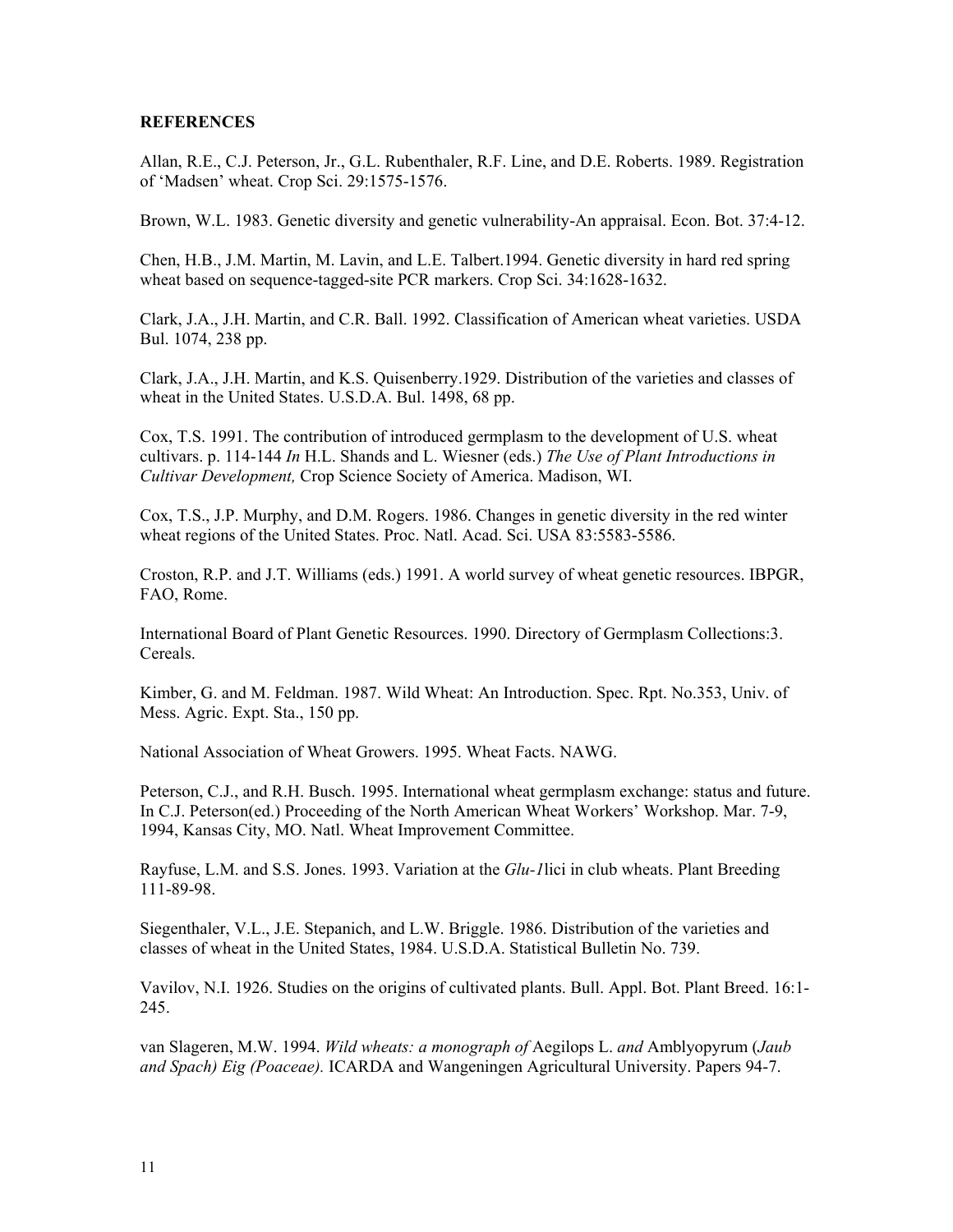# **APPENDIX I Wheat Germplasm Collections Worldwide (Intl. Board Plant Genet. Resources, 1990)**

| Location               | Approx. no. accessions |
|------------------------|------------------------|
|                        | 22,686                 |
| <b>EMBRAPA-CNPT</b>    | $9000+$                |
| <b>IIPGR "K Malkov</b> | 7388                   |
| <b>PGRC</b>            | 7500+                  |
| <b>CAAS-ICGR</b>       | $9400+$                |
| <b>RIPP</b>            | 7900+                  |
| <b>PGRC</b>            | 10,745                 |
| <b>INRA</b>            | $3000+$                |
| Gatersleben-IPK        | 16,990                 |
| Braunschweig           | 15,839                 |
| <b>RCA</b> Tapioszele  | 7500+                  |
| <b>NBPGR</b>           | 16,440                 |
| Volcani                | 14,150                 |
| Bari                   | 32,000                 |
| NIAR Tsukuba           | $7000+$                |
| Kyoto                  | 4378                   |
| Wageningen             | 6200                   |
| $\overline{?}$         |                        |
| Warsaw                 | 7500                   |
| VIR                    | $50000+$               |
| Izmir                  | 4186                   |
| <b>AFRC</b>            | 9817                   |
|                        | Aus.W. Cereal Coll.    |

## **Appendix II NSGC DISEASE EVALUATIONS ON GRIN-WHEAT**

| Character                        | <b>Years</b>   | Location       | Number of<br><b>Accessions</b> |
|----------------------------------|----------------|----------------|--------------------------------|
| Barley Yellow Dwarf Virus        | 1985-92        | Davis, CA      | 2,287                          |
| <b>Barley Yellow Dwarf Virus</b> | 1988-94        | Urbana, IL     | 17,517                         |
| Soilborne Mosaic Virus           | 1985-89        | Urbana, IL     | 6,587                          |
| Leaf Rust                        | 1983-89, 91-95 | Manhattan, KS  | 38,753                         |
| Stripe Rust – Adult              | 1984-94        | Mt. Vernon, WA | 30,525                         |
| Stripe Rust – Adult              | 1984-95        | Pullman, WA    | 21,803                         |
| Stripe Rust – Cdl 17             | 1984-95        | Pullman, WA    | 15,455                         |
| Stripe Rust – Cdl 20             | 1984-95        | Pullman, WA    | 12,508                         |
| Stripe Rust – Cdl 25             | 1984-95        | Pullman, WA    | 1,682                          |
| Stripe Rust – Cdl 27             | 1984-95        | Pullman, WA    | 14,511                         |
| Stripe Rust – Cdl 29             | 1984-95        | Pullman, WA    | 14,259                         |
| Stripe Rust – Cdl 37             | 1984-95        | Pullman, WA    | 1,851                          |
| Stripe Rust $-$ Cdl 43           | 1984-95        | Pullman, WA    | 1,805                          |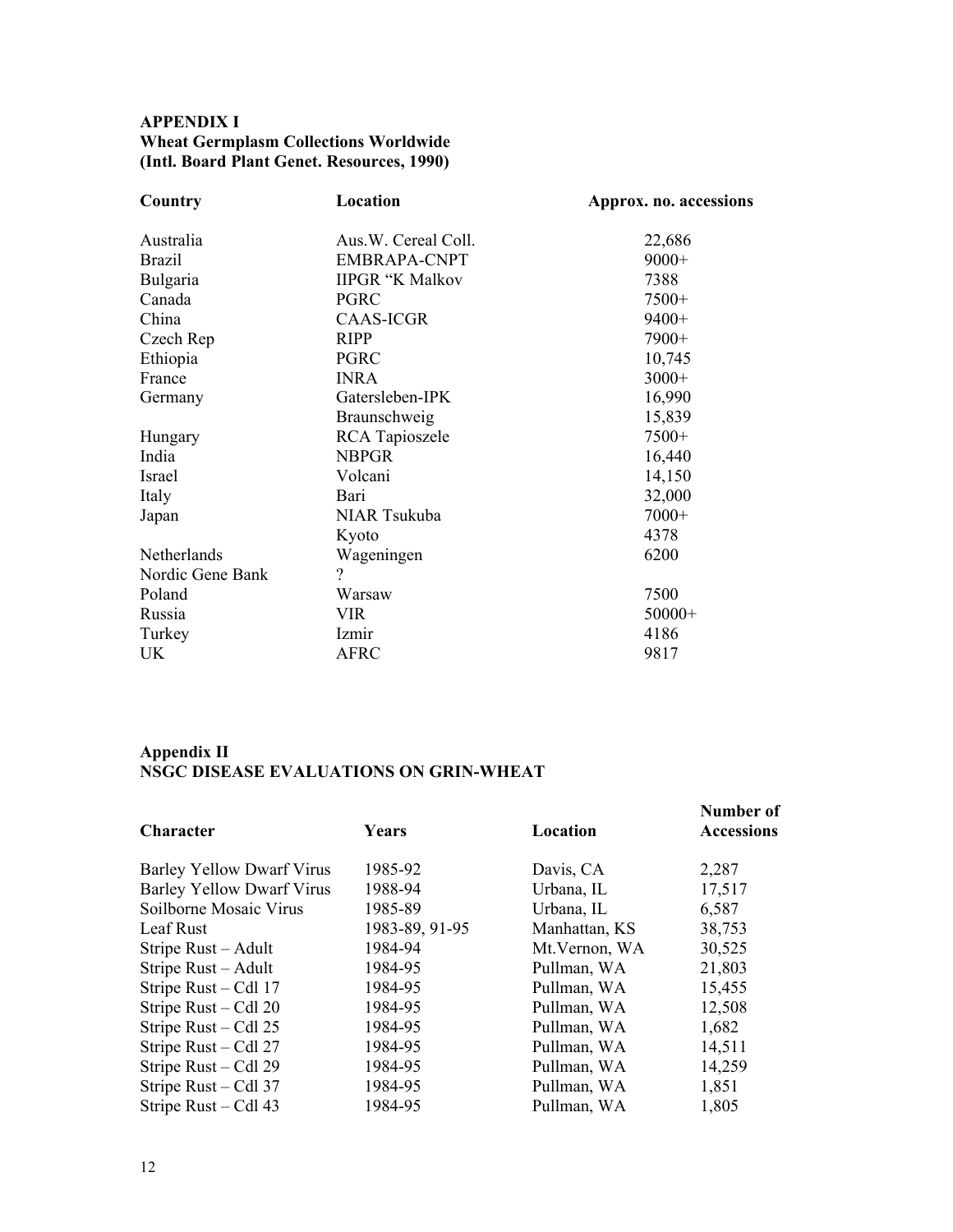| Stripe Rust – Cdl 45     | 1984-95      | Pullman, WA      | 1,880  |
|--------------------------|--------------|------------------|--------|
| Rust – Adult             | 1987-94      | Rosemount, MN    | 8,078  |
| Stem Rust – Adult        | Stem 1987-94 | St. Paul, MN     | 19,141 |
| Stem Rust - HJCS         | 1987-92      | St.Paul, MN      | 4,342  |
| Stem Rust - QFBS         | 1987-92      | St.Paul, MN      | 8,639  |
| Stem Rust - QSHS         | 1987-92      | St.Paul, MN      | 4,455  |
| Stem Rust – RHRS         | 1987-92      | St.Paul, MN      | 4,312  |
| Stem Rust – RTQQ         | 1987-92      | St.Paul, MN      | 8,973  |
| Stem Rust - TNMH         | 1987-92      | St.Paul, MN      | 4,402  |
| Stem Rust - TNMK         | 1987-92      | St.Paul, MN      | 8,938  |
| Stem Rust – HNLQ         | 1987-92      | St.Paul, MN      | 4,705  |
| Stem Rust – RKQS         | 1987-92      | St.Paul, MN      | 4,682  |
| Stem Rust – Genes        | 1987-92      | St.Paul, MN      | 1,018  |
| Common Bunt $-$ R36      | 1981-92      | Aberdeen, $ID^*$ | 74     |
| Common Bunt $-$ R39      | 1981-92      | Aberdeen, $ID*$  | 1,422  |
| Common Bunt $-$ R43      | 1981-92      | Aberdeen, $ID^*$ | 318    |
| Common Bunt $-$ T-1      | 1981-92      | Aberdeen, ID*    | 6,301  |
| Common Bunt – Multiple   | 1981-95      | Aberdeen, $ID^*$ | 11,093 |
| Dwarf Bunt               | 1978-95      | Aberdeen, ID+    | 9,033  |
| Septoria nodorum         | 1970-78      | Bozeman, MT      | 8,095  |
| * 1985-86 Pendleton, OR. |              |                  |        |

+ Field tests are conducted at Logan, UT by Aberdeen ARS staff.

# **Appendix III NSGC INSECT EVALUATIONS ON GRIN – WHEAT**

| Character                 | Years   | Location           | Number of<br><b>Accessions</b> |
|---------------------------|---------|--------------------|--------------------------------|
| Hessian $Fly - B$         | 1983-94 | West Lafayette, IN | 449                            |
| Hessian $Fly - C$         | 1983-94 | West Lafayette, IN | 24,165                         |
| Hessian $Fly - E$         | 1983-94 | West Lafayette, IN | 24,149                         |
| Hessian $Fly - GP$        | 1983-94 | West Lafayette, IN | 14,441                         |
| Hessian $Fly - L$         | 1983-94 | West Lafayette, IN | 5,864                          |
| Russian Wheat Aphid (RWA) | 1988-95 | Stillwater, OK     | 40,475                         |

# **NSGC AGRONOMIC, TAXONOMIC, & QUALITY EVALUATIONS ON GRI –WHEAT**

| <b>Character</b> | Years   | Location     | Number of<br><b>Accessions</b> |
|------------------|---------|--------------|--------------------------------|
| Growth Habit     | 1987-94 | Aberdeen, ID | 37,992                         |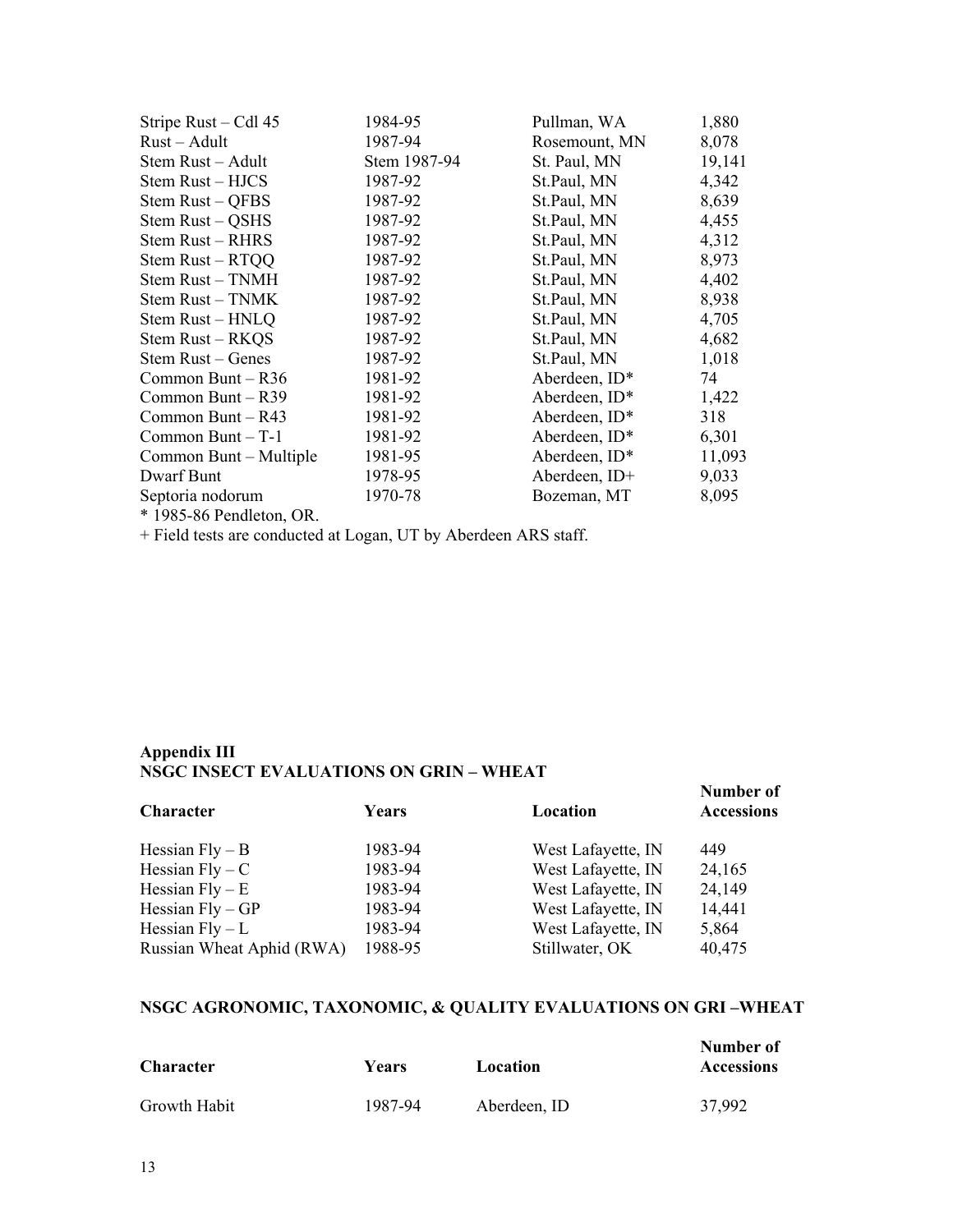| Chromosome Number     | 1988-91 | Columbia, MO               | 519    |
|-----------------------|---------|----------------------------|--------|
| <b>Market Class</b>   |         |                            | 921    |
| Lysine Content        | 1966-69 | Lincoln, NE                | 10,367 |
| Awn Color             | 1983-94 | Aberdeen, ID & Maricopa AZ | 20,477 |
| Awn Type              | 1983-94 | Aberdeen, ID & Maricopa AZ | 24,614 |
| Glume Color           | 1983-94 | Aberdeen, ID & Maricopa AZ | 20,521 |
| Glume Pubescence      | 1983-94 | Aberdeen, ID & Maricopa AZ | 22,329 |
| <b>Heading Date</b>   | 1983-94 | Aberdeen, ID & Maricopa AZ | 16,018 |
| Kernel Color          | 1983-94 | Aberdeen, ID & Maricopa AZ | 19,993 |
| Leaf Pubescence       | 1983-94 | Aberdeen, ID & Maricopa AZ | 20,890 |
| Plant Height          | 1983-94 | Aberdeen, ID & Maricopa AZ | 19,508 |
| Shattering            | 1983-94 | Aberdeen, ID & Maricopa AZ | 10,637 |
| <b>Spike Density</b>  | 1983-94 | Aberdeen, ID & Maricopa AZ | 13,681 |
| Spike Type            | 1983-94 | Aberdeen, ID & Maricopa AZ | 13,498 |
| <b>Straw Breakage</b> | 1983-94 | Aberdeen, ID & Maricopa AZ | 16,831 |
| <b>Straw Color</b>    | 1983-94 | Aberdeen, ID & Maricopa AZ | 19,624 |
| <b>Straw Lodging</b>  | 1983-94 | Aberdeen, ID & Maricopa AZ | 23,077 |

## **APPENDIX IV**

Tables 1 to 3 from *Wild wheats: a monograph of* Aegilops *L. and* Amblyopyrum (*Jaub and Spach) Eig (Poaceae)* by M.W. van Slageren; attached

## **APPENDIX V**

copy of Peterson & Busch (1994); attached

### **APPENDIX IV**

Table 1. Summary of accepted taxa in the primary and (partially secondary gene pools of cultivated wheat.

*Aegilops* L. (1753) --Ploidy level: diploid, tetraploid, hexaploid; genome types: C, D, M, N, S, U

--22 species, 5 autonym varieties, 5 nontypical varieties

--Type species: *Aegilops triuncialis* L.

## *Amblyopyrum* (Jaub. & Spach) Eig. (1929)

-- Ploidy level: diploid; genome types: T

--1 species, 1 autonym variety, 5 nontypical varieties

--Type species: *Amblyopyrum muticum* (Boiss.) EIG

*Triticum* L. (1753)

-- Ploidy level: diploid, tetraploid, hexaploid; genome types: A, B, D, G

--6 species, 4 autonym varieties, 13 nontypical varieties

--Type species: *Triticum aestivum* L.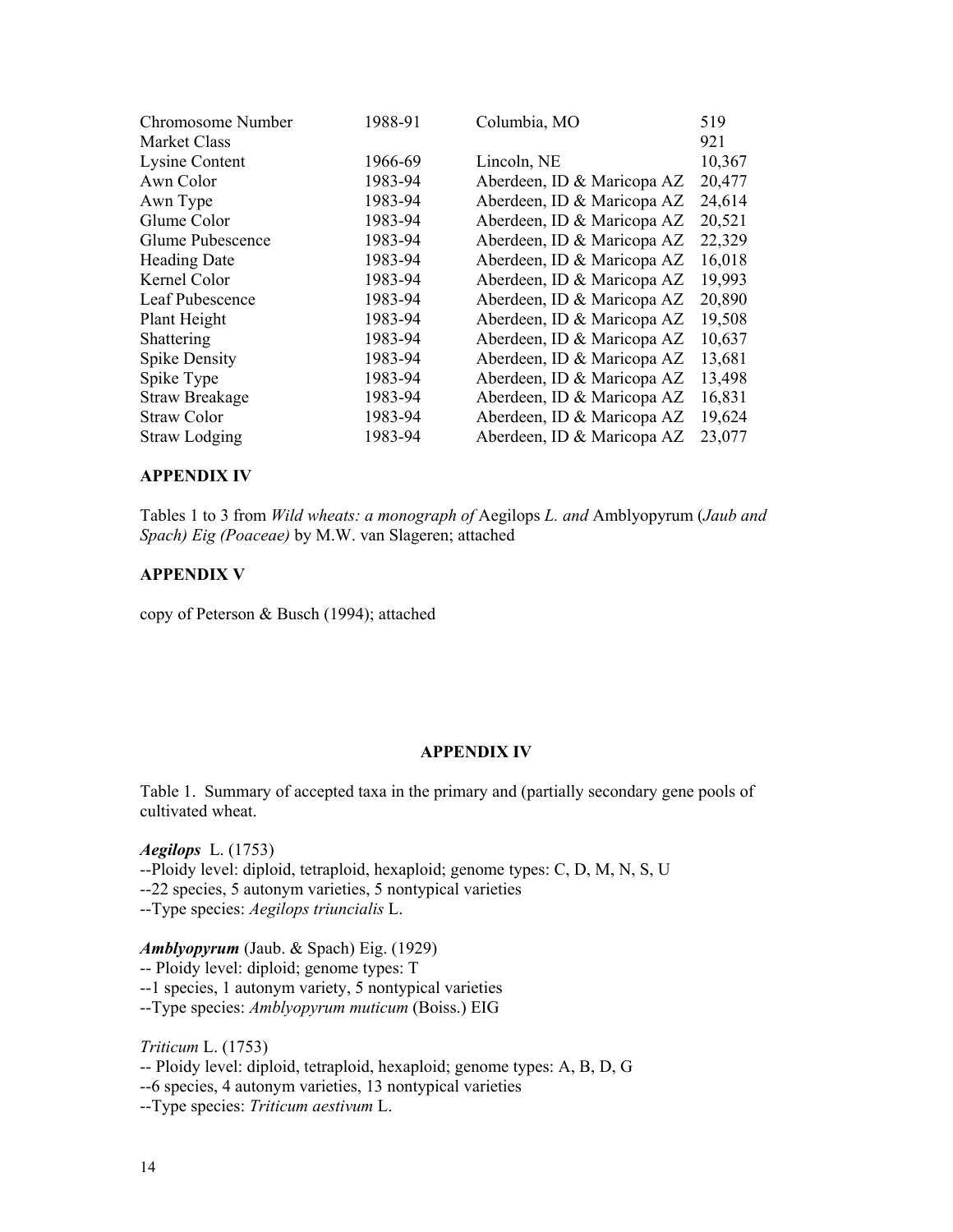| Taxon                                                         | Basionym (B) and/or most common<br>synonym                                      |
|---------------------------------------------------------------|---------------------------------------------------------------------------------|
| Genus <i>Aegilops</i> L.                                      | S: Triticum L. pro parte                                                        |
| Sections of <i>Aegilops</i>                                   |                                                                                 |
| 1. Sect. Aegilops                                             | S: Aegilops L. sect. Surculosa Zhuk.                                            |
| 2. Sect. Comopyrum (Jaub. & Spach) Zhuk.                      | B: Aegilops L. subg. Comopyrum Jaub.<br>& Spach                                 |
| 3. Sect. Cylindropyrum (Jaub. & Spach) Zhuk.                  | B: Aegilops L. subg. Cylindropyrum<br>Jaub. & Spach                             |
| 4. Sect. Sitopsis (Jaub. & Spach) Zhuk.                       | B: Aegilops L. subg. Sitopsis Jaub. &<br>Spach                                  |
| 5. Sect. Vertebrata Zhuk. emend. Kihara                       | (no basionym. Emendation of sect.<br>Vertebrata Zhuk.                           |
| Species of <i>Aegilops</i>                                    |                                                                                 |
| 1. Aegilops bicornis (Forssk.) Juab. & Spach<br>var. bicornis | B: Triticum bicome Forssk.                                                      |
| var. anathera Eig                                             | S: Aegilops bicornis (Forssk.) Juab. &<br>Spach var. <i>millica</i> (Asch.) Eig |
| 2. Aegilops biuncialis Vis.                                   | S: Aegilops lorentii Hochst.                                                    |
| 3. Aegilops caudata L.                                        | S: Aegilops markgrafii (Greuter)<br>Hammer<br>S: Aegilops dichasians (Bowden)   |
|                                                               | Humphries                                                                       |
| 4. Aegilops columnaris Zhuk.                                  |                                                                                 |

Table 2. Taxa recognized in the genera *Aegilops* and *Amblyopyrum* and their basionyms or most widely knows synonyms.

As *Aegilops* has been considered frequently, both in floristic treatments and, especially in (cyto-)genetic studies as a part of an emendated genus *Triticum*, the correct names under both genera are presented (Table 3.).

The separate generic status of *Aegilops* is both practical and also in accordance with the 'Gene pool concept of Harlan & de Wet (1971). In this concept, *Aegilops* and *Amblyopyrum*  constitute most of the secondary gene pool (or GP-2) of wheat.

Wageningen Agric. Univ. Papers 94-7 (1994)

Table 3. Genomic formula and synonyms when *Aegilops* and *Amblyopyrum* are placed with *Triticum* emend.

| 1. <i>Aegilops bicornis</i> (Forssk.) Juab and Spach<br>2. Aegilops biuncialis Vis. | $S^b$<br><b>UM</b> | Triticum bicome Forssk.<br>Triticum macrochaetum (Shuttlew.<br>& A.Huet ex Duval-Jouve) K.Richt |
|-------------------------------------------------------------------------------------|--------------------|-------------------------------------------------------------------------------------------------|
| 3. Aegilops caudata L.                                                              | C                  | Triticum dichasians Bowden                                                                      |
| 4. Aegilops columnaris Zhuk.                                                        | <b>UM</b>          | Triticum coulumnare (Zhuk.) Morris<br>& Sears, comb. Nov.                                       |
| 5. Aegilops comosa Sm. In Sibth. & Sm.                                              | M                  | Triticum comosum (Sm. In sibth.<br>$&$ Sm.) K. Richt.                                           |
| 6. <i>Aegilops crassa</i> Boiss. (4x)                                               | DM                 | Triticum crassum (Boiss.) Aitch. &                                                              |